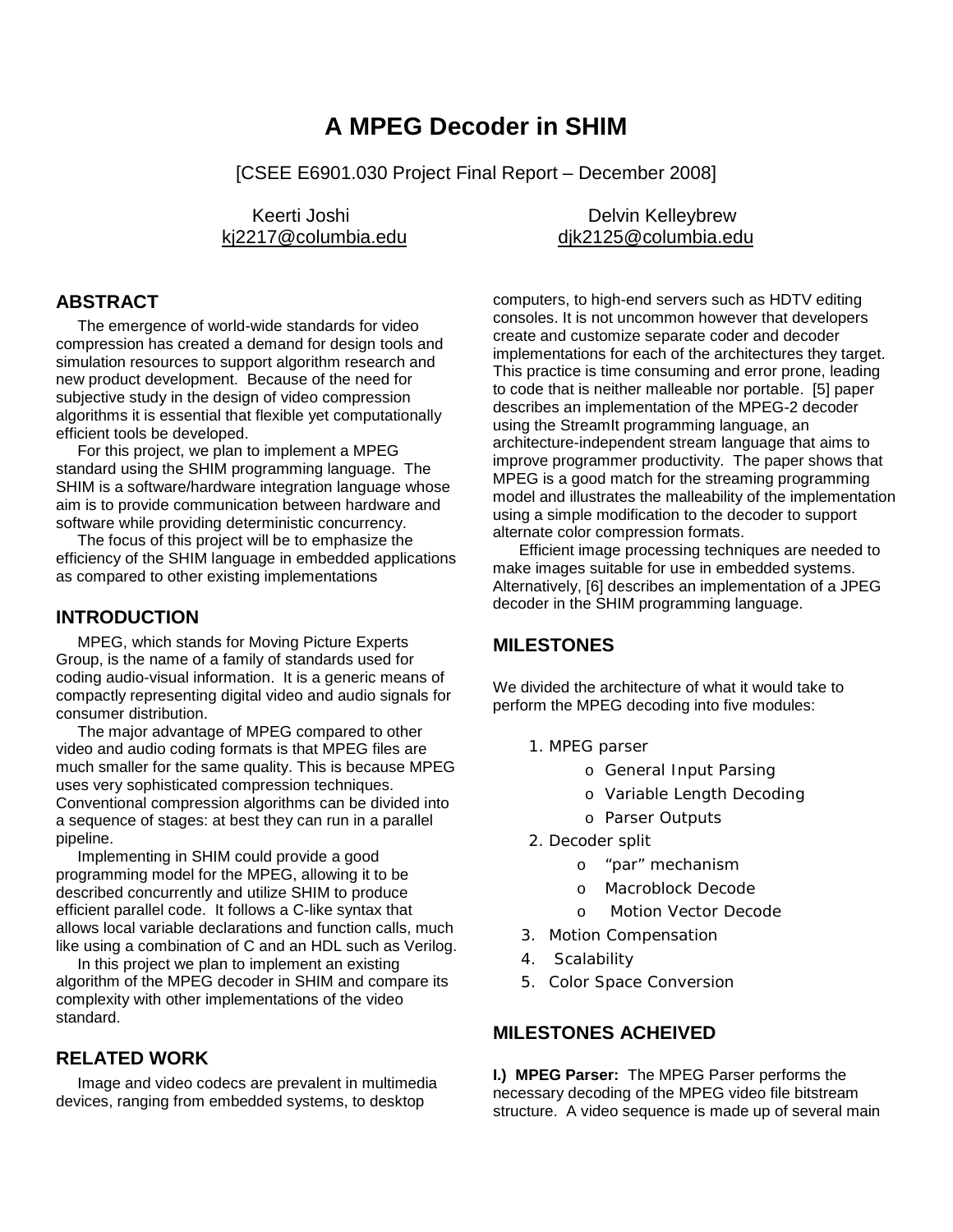layers (sequence, picture, slice, and macro-block layers). The purpose of the MPEG parser is to 1.) input bits/bytes from the MPEG bitstream, 2.) use unique identifiers called *startcodes* to find and differentiate between the main layers and there corresponding sub-layers, 3.) decode pertinent information from each layer and sub-layer, and 4.) output the fundamental elements needed to continue the MPEG decoding processes (i.e., macro-blocks containing information for luminance, chrominance, and motion vectors).

**I.A) MPEG Parser – General Input Parsing:** Before any processing of data could be done, a reliable method of retrieving this data from the MPEG file was devised. As previously mentioned, there were essentially two types of bitstream input: input describing the "data type" of the input to come (i.e., startcodes) and input used in the actual decoding process.

*SHIM Implementation* - The 32-bit code startcodes that are embedded in bitstream are unique and are used for several purposes including identifying some of the structures in the coding syntax. They follow a specific pattern that allows for easy detection of there position in the bitstream; every startcode is preceded by the 3-byte buffer of *0x00 0x00 0x01*. Knowing this, we were able to create a SHIM function called *get\_startcode()* that searches that bitstream for the next startcode and returns its value:

```
void get_startcode(int32 &startcode)
ł
     int32ewhile (1) (c = getchar()if (c == 0x00)c = getchar();
                          if (c == 0x00)c = \operatorname{getchar}(E)while (c == 0x00)c = getchar();
                                    J
                                    if (c == 0x01)c = \alphaetchart):
                                               startcode = c:
                                               $$printf("%x", VAL(0)); $$
                                               return:
                                    1
                                    else if(c == -1) return;
                                    else -
                          else if(c == -1) return;
                          else -
               J
               else if(c == -1) return;
               else -
     1
Ï
```


Because of SHIM's advantages with parallelism, an alternate *get\_startcode()* function was also implemented that utilized the SHIM constructs *chan, send,* and *recv*. As seen in the figure above, these constructs allow for parallel computation in which *send* is able to transport streams of data on a channel (*chan) to another* module that contains a receiver (*recv).* There can only be one "sender" but theoretically, any number of "receivers". Using these constructs, we were also able to code an alternate *get\_startcode()* function as such:

```
void read file(chan int32 &c)
```

```
€
        int32 i = 0while(1)$5 VAL (0) = (int) getchar (); $5if (c = -1)return:
                 send c:
        \mathcal{E}\mathcal{Y}void get startcode(chan int32 c, int32
&buffer,int32 &start_code_cnt)
€
while(1){
     recy c:
     if (c=0x00)€
```
recvic:

When it came to retrieving decoder processing input, unlike with startcodes, there was no set scheme to follow since this data was not necessarily processed in "byte" patterns. At any given time during processing, the next 8 bits may be used for one information data point, followed by, say, the next 13 bits that may be used for another data point. Given this inconsistency in data processing, we were able to create a SHIM function call *get\_bits()* which, given an integer, returns this many bits from the bitstream. Since bits can only be retrieved in "byte" groups, this function would retrieve 8 bits at a time and utilized a sliding window to sort of "mask" out the number of bits needed: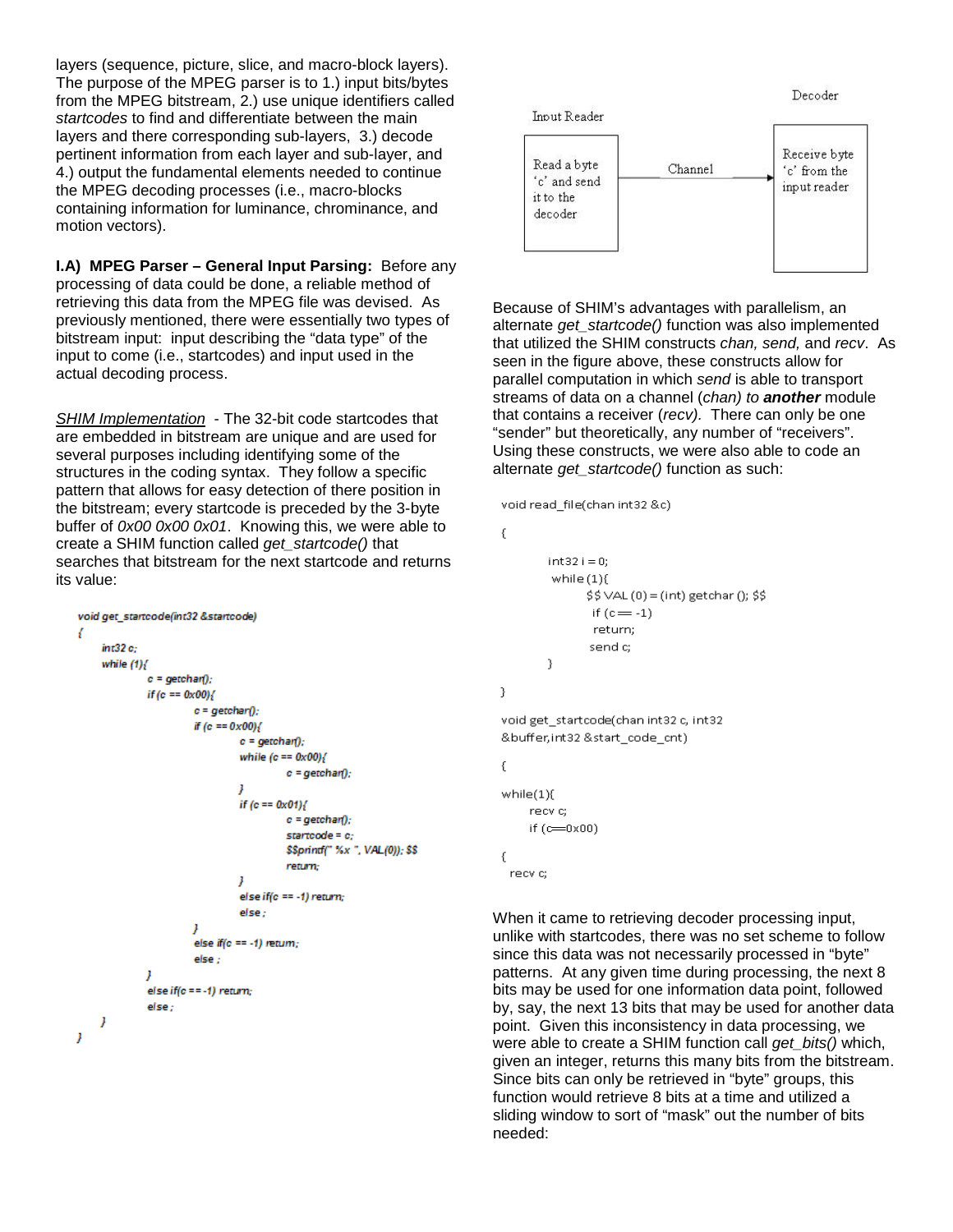```
int32 get_bits@ntnumber, int&bit_count)
x
 int i, newbit:
 Int meanott = 0:
 Int32 aux, wwindow, window;
 If (Inumber)
  reduces 0:
 ker(I=0; I = numbox; I \rightarrow) {
  If (bit_count == 0) {
    www. notow = getchar();
   \Delta R count = 8;
  þ.
  else widedow = window;
  newbit = (wwindow >7) & t;
  window = waindow << 1;
  bit count-:
  result = result \leftarrow t) | newbit;
 J
 rebrn result;
p
```
**I.B) MPEG Parser – Variable Length Decoding:** A

variable length code is a way to map source symbols to a variable number of bits, allowing data compression. Unique Variable Length Code tables are utilized in various stages of the decoding process, including but not limited to macroblock addressing, macroblock type decoding, macroblock pattern detection, motion vectors, and DCT Co-efficients.

*SHIM Implementation* - However, since SHIM does not support pointers, the plan to implement this module was to generate a tree equal to the encoding tree and represent it using an array. Read an input bit and move to the left subtree if the bit is 0, the right subtree otherwise. . If a leaf is encountered, the value is returned. This "subtree" implementation can be seen as follows in a snippet of code from the macroblock addressing VLC function called *MBAVLC()*, which returns a macroblock address increment value given a VLC code:

```
....................................
// Function : MBAVLC
ll Performs VLC coding for macroblock address (Table B-1 in standard)
vold MBAVLC(in32 &bits, In32 &bit count in32 &mbaincVal)
 bits = get bi B \in f, bit_count;
 If(b) = \frac{1}{2}//VLC code 1
  mbalneVal = 1:
 ,<br>alsa
   //we have 0
  bits = get_bits(1,bit_count);<br>if (bits == 1)
   ¥
    // we have 01
    bits = get_bits (1 ,bit_count);<br>switch(bits){
    // VLC code 011
    case 0x 01 : mbalncVal = 2: break:
    // VLC code 010
    case 0x 00 : mbalncVal = 3: break:
    default: $$printf("ERROR - invalid MBA VLC Code - Code Length 3\n");$$
     ,
   else
   1
    // we have 00
    bits = get_bits(1, bit_count);<br>if (bits ==1)
     //we have 001
     \begin{array}{l} \textit{bits}=\textit{geq bits} \, \textit{this} \, \textit{this} \, \textit{con} \, \textit{only}; \\ \textit{switch} \, \textit{this} \, \textit{if} \end{array}</math>// VLC code 0011
     case 0x01 : mbalncVal = 4; break;
     // VLC code 0010
     case 0x00: mbalncVal = 5; break;
     default: $$printf("ERROR - invalid MBAVLCCode - Code Length 4\n");$$
    j<br>else
    4
                 . . .
              ٠
```
The MPEG formal standard (ISO/IEC 13818-2) called for use of more than fifteen VLC tables in the scope of the entire decoding process, with some tables containing more than 200 elements. However, given our project time-constraints, we were able to implement approximately five of these tables.

**I.C) MPEG Parser – Parser Outputs:** Following the approach of the StreamIt implementation of the MPEG standard [5], the output of the parsed bitstream leads to two essential elements needed to further decode the video file: frequency encoded macroblocks and differentially coded motion vectors (see Figure below).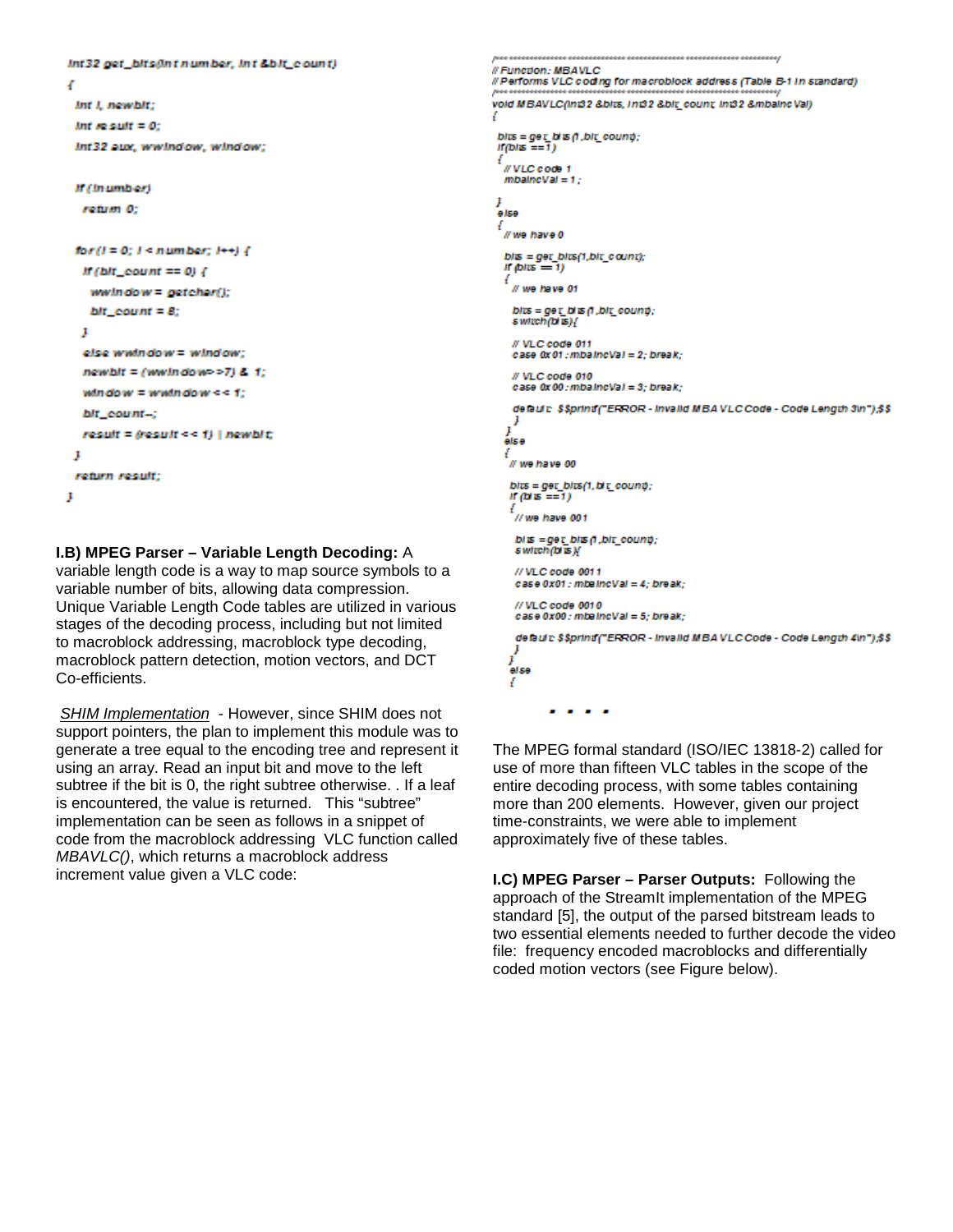

**II.) Decoding Split:** Once the essential outputs of the MPEG parser are calculated (macroblocks and motion vectors), the next level of processing begins to take advantage of the SHIM the mechanism for concurrent procedure calls known as the *par* statement. When utilized incorporation with the *next* keyword, this rendezvous-style inter-process communication follows the same approach as the *splitjoin* construct in the StreamIt language [5], allowing data to be distributed on parallel streams, and only continuing processing once both streams have returned.

**IIA.) Decoding Split –** *par* **mechanism:** The first use of the *par* mechanism could be implemented with the MPEG parser outputs as seen in the Figure below. Both the macroblocks and motion vectors have to undergo further processing that can, and should, be done in parallel.



**IIB.) Decoding Split – Macroblock Decode:** The frequency encoded macroblocks undergoe inverse transformations once passed on from the parser to the *par* mechanism.



**Zig Zag:** Zig zag scanning is a specific sequential ordering of the DCT coefficients from (approximately) the lowest spatial frequency to the highest.

Zig-zag descrambling is necessary to reorder the input stream generated by the run-length encoding of quantized DCT coefficients. Typically, the zig-zag scan operates on an 8x8 matrix. In MPEG, there are two possible scan orders. We represent the input matrix as a unidimensional stream of elements. The elements are then copied to the output stream in the specified order.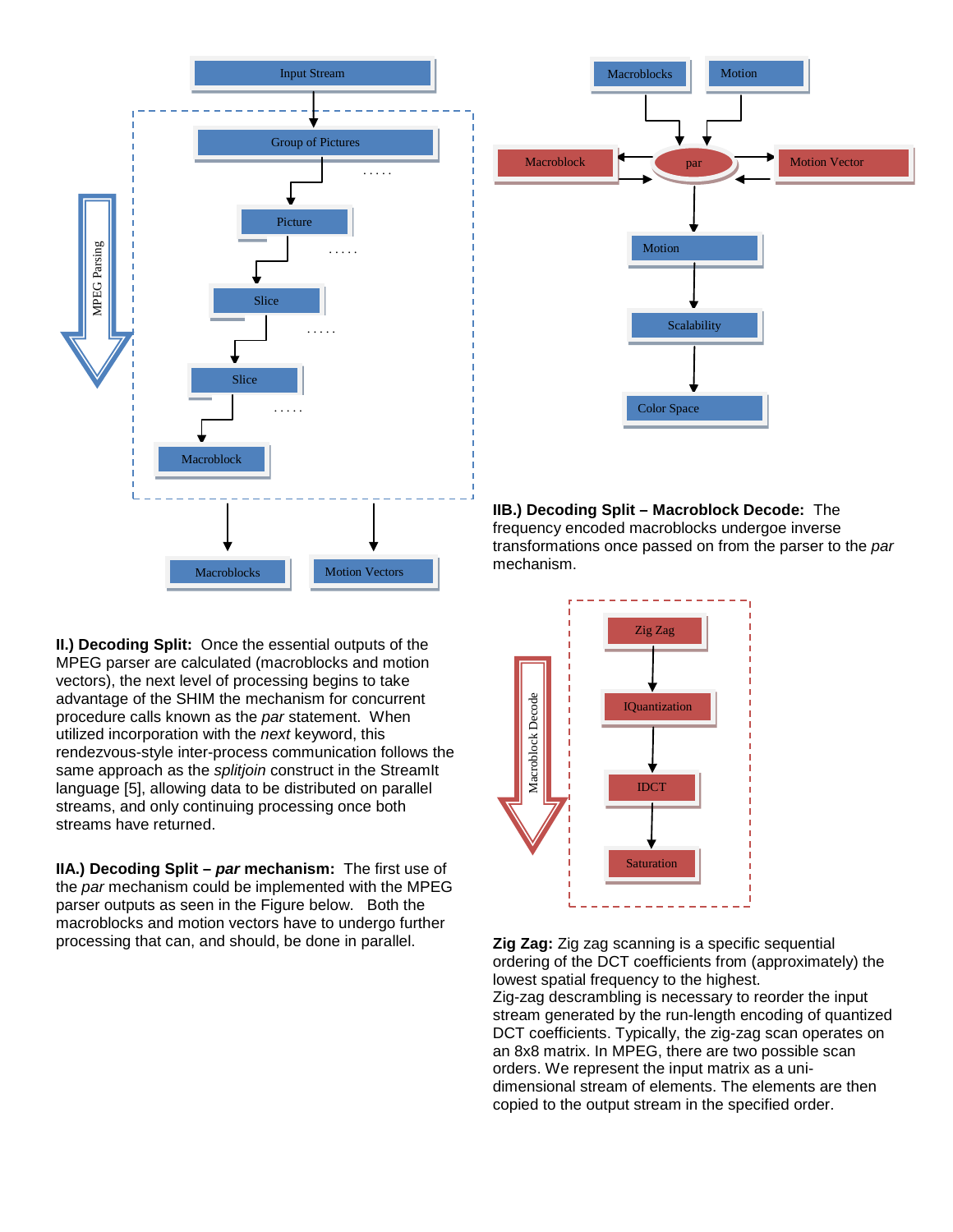**Inverse Discrete Cosine Transform (IDCT):** The input stream is Huffman and run-length decoded, resulting in quantized DCT matrices. The DCT coefficients are scaled in magnitude and an inverse DCT (IDCT) is performed.

At this stage of the decoding process is where we began to see the core benefit of the SHIM language. Identifying the IDCT as a computation that can be done in parallel was the first step. However, time constraints did not allow us to write the code that would actually implement these parallel units. A description of this future work can be found the **Future Work** section of this report.

**IDCT Parallelization:** The number of parallel units can be hard-coded to a value k. If there are n blocks and they can be processed in parallel, then each thread becomes the owner of approximately n/k blocks. The computational speed hence expected is k times the speed of a single threaded system. Also, note that the n/k blocks of each unit are processed sequentially. At any given time there can be a maximum of k units running in parallel.

**Saturation:** Saturation limits a value that exceeds a defined range by setting its value to the maximum or minimum of the range as appropriate. The coefficients resulting from the Inverse Quantization Arithmetic are saturated to lie in the range [-2048:+2047].

**IIC.) Decoding Split – Motion Vector Decode:** During the *par* split, the differentially coded motion vectors are is decoded to produce absolute motion vectors. The compression in MPEG is achieved largely via motion estimation, which detects and eliminates similarities between macroblocks across pictures.

For each macroblock, the motion estimator calculates a motion vector that represents the horizontal and vertical displacement of that macroblock from a similar matching macroblock-sized area in a reference picture. The matching macroblock is removed (subtracted) from the current picture on a pixel by pixel basis, and a motion vector is associated with the macroblock describing its displacement relative to the reference picture.

## **Future Work**

**I.) Continued Parser Output Processing:** Completing the *par* mechanism usage for the "MacroblockDecode" and "MotionVectorDecode" splits; rejoining these units when complete for further processing.

**II.) Motion Compensation:** The motion compensation filter uses the motion vectors to find a corresponding macroblock in a previously decoded reference picture .The reference macroblock is added to the current macroblock to recover the original picture data. If the

current macroblock is part of an I or P picture, then the decoder stores it for use as a future reference picture.

In the compensation stage, we plan to parallelize the processing of color channels The first handles the luminance color channel(Y), and the other two handle the chrominance channels (Cb and Cr)

**III.) Scalability:** This module pertains to the ability of the decoder to decode an ordered set of bitstreams to produce a reconstructed sequence. Useful video is output when subsets are decoded. The minimum subset that can be decoded is the first bitstream in the set, which is called the *base layer***.** Each of the other bitstreams in the set are called an *enhancement layer*. When addressing a specific enhancement layer, "lower layer" refers to the bitstream which precedes the enhancement layer.

• Different forms of scalability tools offered include *data partitioning, SNR scalability, spatial scalability, temporal scalability,* and *hybrid scalability*.

**III.) Color Space Conversion: MPEG is targeted for a** set of specific applications; therefore there is only one color space that corresponds to it – *4:2:0 YCbCr*. This module, which is the last stage of the MPEG decoding process, is responsible for a linear transform from the YCbCr color space to the R0G0B0) color space. That is, gamma-corrected red, green, blue are computed from a luminance-related quantity called luma (Y), and two color difference components called chroma (Cb and Cr).

**IV.) Future Work Overview:** Below is a depiction of a top-level view of the MPEG decoding sequence, illustrating what the final SHIM model of the decoder looks like once all milestones are achieved and modules implemented.

# **Conclusion**

With this project, we encountered a few SHIM language constraints that dictated many of our approaches in design and coding. These constraints included no use of global variables, pointers, or dynamic allocation. There was even a limit on the integrity of data structures since SHIM currently does not allow an individual element of an array or a struct to be passed by reference (e.g., the entire array or struct has to be passed by reference).

However, despite these limitations, we did come across beneficial aspects to using SHIM versus other streaming languages. When it came to employing any of the parallel constructs of SHIM, it was easier transporting data across different modules, as well as controlling this data and its manipulation during processing in different layers. Particularly, *chan, send,* and *recv* constructs allowed for reassurance that a new stream of bits would not be